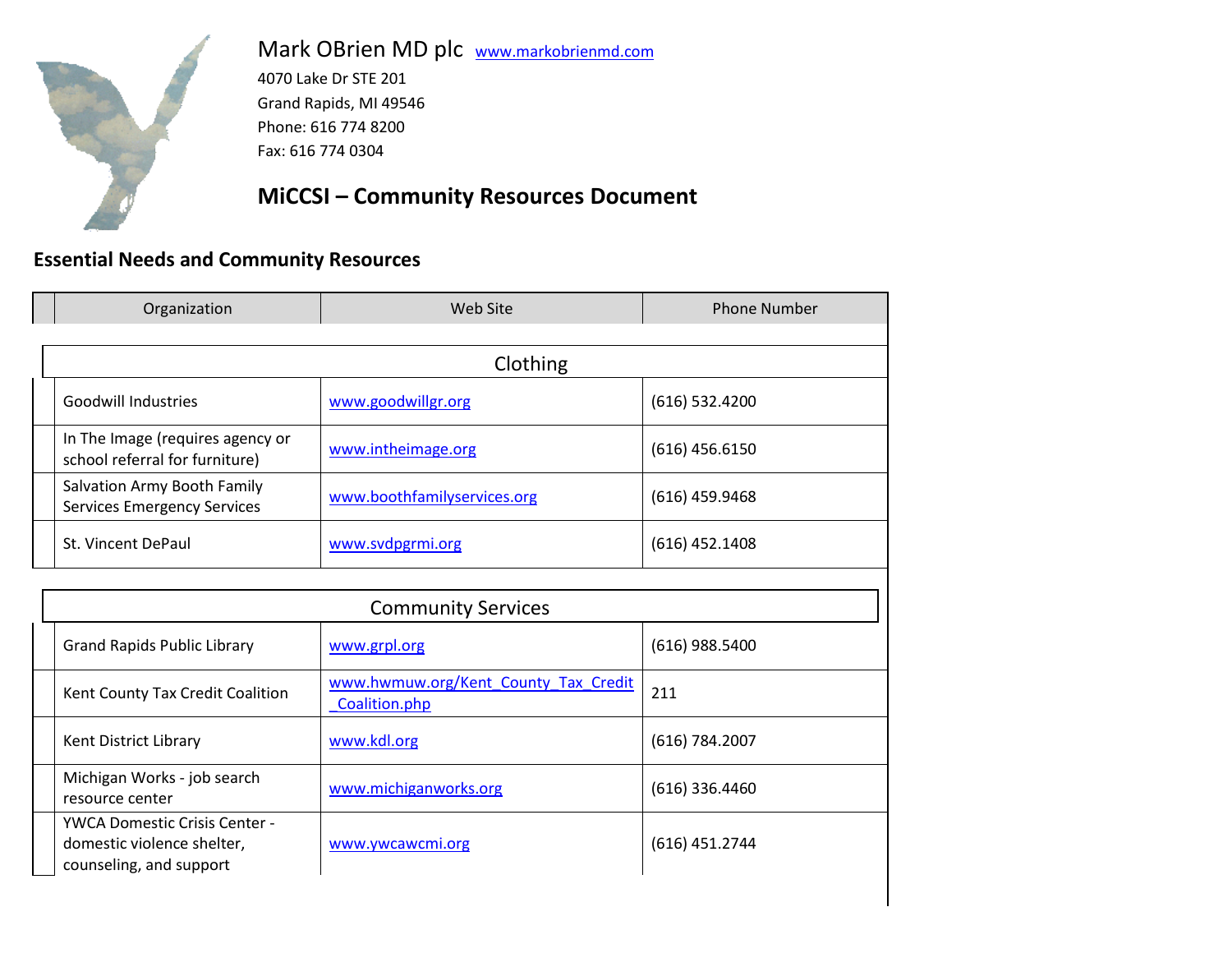| <b>Disabled Services</b>                                                                        |                                                                    |                  |
|-------------------------------------------------------------------------------------------------|--------------------------------------------------------------------|------------------|
| Deaf and Hard of Hearing Services                                                               | www.deafhhs.org                                                    | (616) 732.7358   |
| Disability Advocates of Kent County<br>- home modification                                      | www.dakc.us                                                        | $(616)$ 949.1100 |
|                                                                                                 | Food                                                               |                  |
| ACCESS food pantry system contact<br>United Way's 2-1-1                                         |                                                                    | 211              |
| <b>ACSET</b> (food commodities)                                                                 | www.acset.org                                                      | $(616)$ 336.7740 |
| Kent County Department of Human<br>Services Food Assistance Program<br>(Bridge Cards)           | www.michigan.gov/mibridges                                         | $(616)$ 248.1000 |
| Meals on Wheels (God's Kitchen) -<br>home delivered meals for qualified<br>disabled individuals | www.ccwestmi.org                                                   | $(616)$ 454.4110 |
| Salvation Army Booth Family<br><b>Services Emergency Services</b>                               | www.boothfamilyservices.org                                        | $(616)$ 459.9468 |
| <b>WIC</b>                                                                                      | www.accesskent.com/Health/HealthDepart<br>ment/health clinics.html | (616) 632.7200   |

| Health Insurance / Nutrition                                                  |                                   |                  |  |
|-------------------------------------------------------------------------------|-----------------------------------|------------------|--|
| Kent County Department of Human<br>Service - Medicaid applications            | www.michigan.gov/dhs              | $(616)$ 248.1000 |  |
| Kent Health Plan                                                              | www.kenthealthplan.org            | (616) 726.8204   |  |
| MI CHILD                                                                      | www.healthcare4mi.com/michild-web | (888) 988.6300   |  |
| MMAP - health benefit information<br>and counseling; Medicaid<br>applications | www.mmapinc.org                   | (800) 803.7174   |  |
| Housing / Shelter                                                             |                                   |                  |  |

| <b>INVASILIE / JULICILEI</b>                   |                         |                |
|------------------------------------------------|-------------------------|----------------|
| Dwelling Place - low income<br>housing options | www.dwellingplacegr.org | (616) 454.0928 |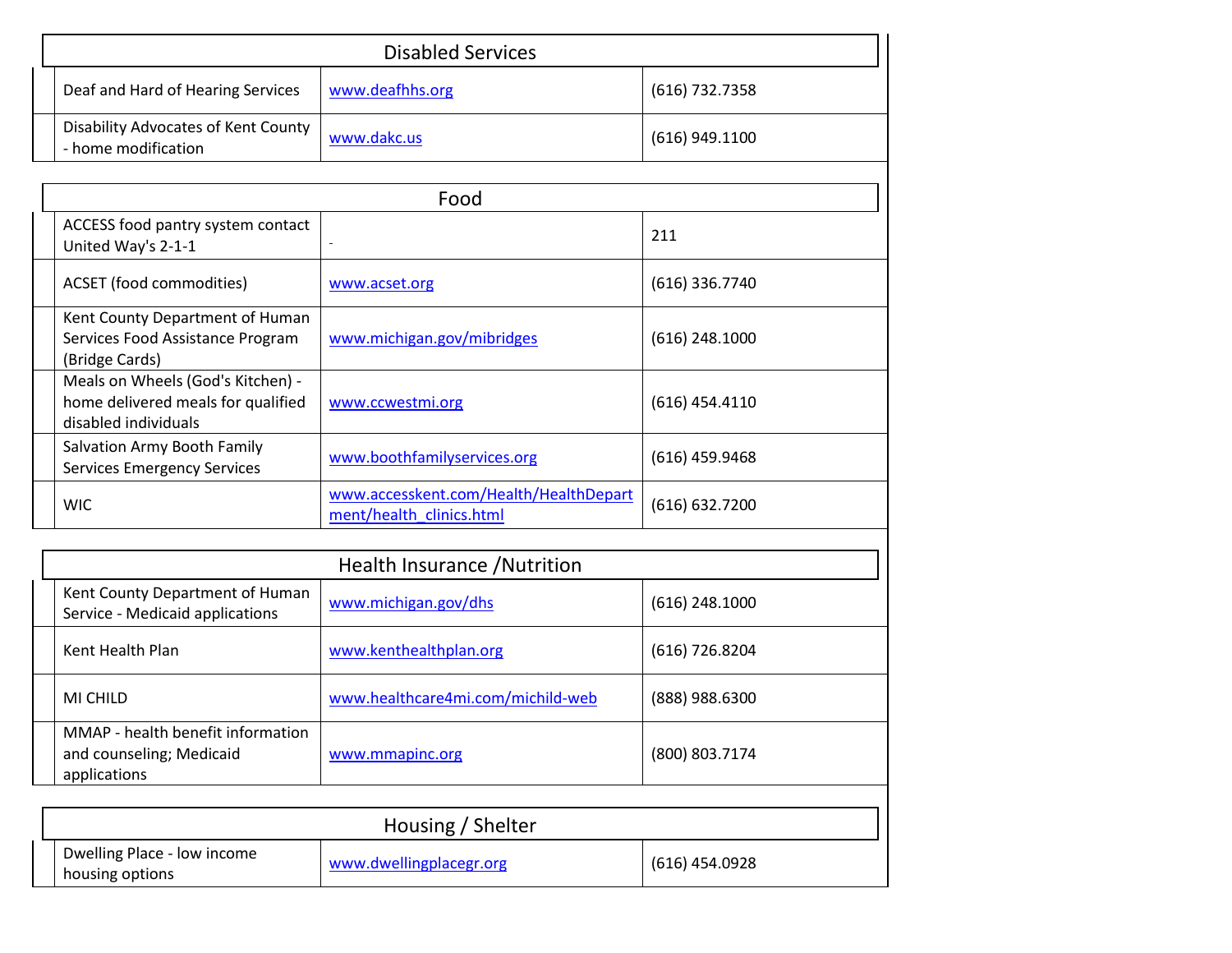| Habitat for Humanity - housing<br>program                                                                                    | www.habitatkent.org         | $(616)$ 774.2431 |
|------------------------------------------------------------------------------------------------------------------------------|-----------------------------|------------------|
| Home Repair Services - foreclosure<br>assistance, furnace and roof repair                                                    | www.homerepairservices.org  | $(616)$ 241.2601 |
| Inner City Christian Federation<br>(ICCF) - low income housing options                                                       | www.iccf.org                | (616)336.9333    |
| <b>Salvation Army Booth Family</b><br><b>Services Housing Assessment</b><br>Program (HAP) - all rent and shelter<br>requests | www.boothfamilyservices.org | $(616)$ 454.5840 |

| Language / Interpretive Services |                                       |                  |
|----------------------------------|---------------------------------------|------------------|
| <b>Hispanic Center</b>           | www.hispanic-center.org/language.html | (616) 742.0200   |
| Latin American Services          | $\blacksquare$                        | $(616)$ 336.4000 |
| United Way's 2-1-1               | $\equiv$                              | 211              |

| Law Services / Renters' Help                                                    |                          |                  |
|---------------------------------------------------------------------------------|--------------------------|------------------|
| Dispute Resolution Center - rent<br>(and other) disputes                        | www.drcwm.org            | $(616)$ 774.0121 |
| Fair Housing Center - housing<br>discrimination assistance                      | www.fhcwm.org            | $(616)$ 451.2980 |
| Legal Aid of West Michigan (for low<br>income and renters; civil cases<br>only) | www.legalaidwestmich.org | $(616)$ 774.0642 |

| <b>Medication Assistance</b>                                                                                                     |                           |                  |
|----------------------------------------------------------------------------------------------------------------------------------|---------------------------|------------------|
| Kent County Prescription Discount<br>Card                                                                                        | www.aawm.org/kent rx card | $(616)$ 988.5081 |
| Kent Health Plan Medication<br>Asistance Program                                                                                 | www.kenthealthplan.org    | $(616)$ 726.8204 |
| Medicare/Medicaid Assistance<br>Program - Medicare prescription<br>drug coverage assistance through<br>MMAP's Extra Help Program | www.mmapinc.org           | (800) 803.7174   |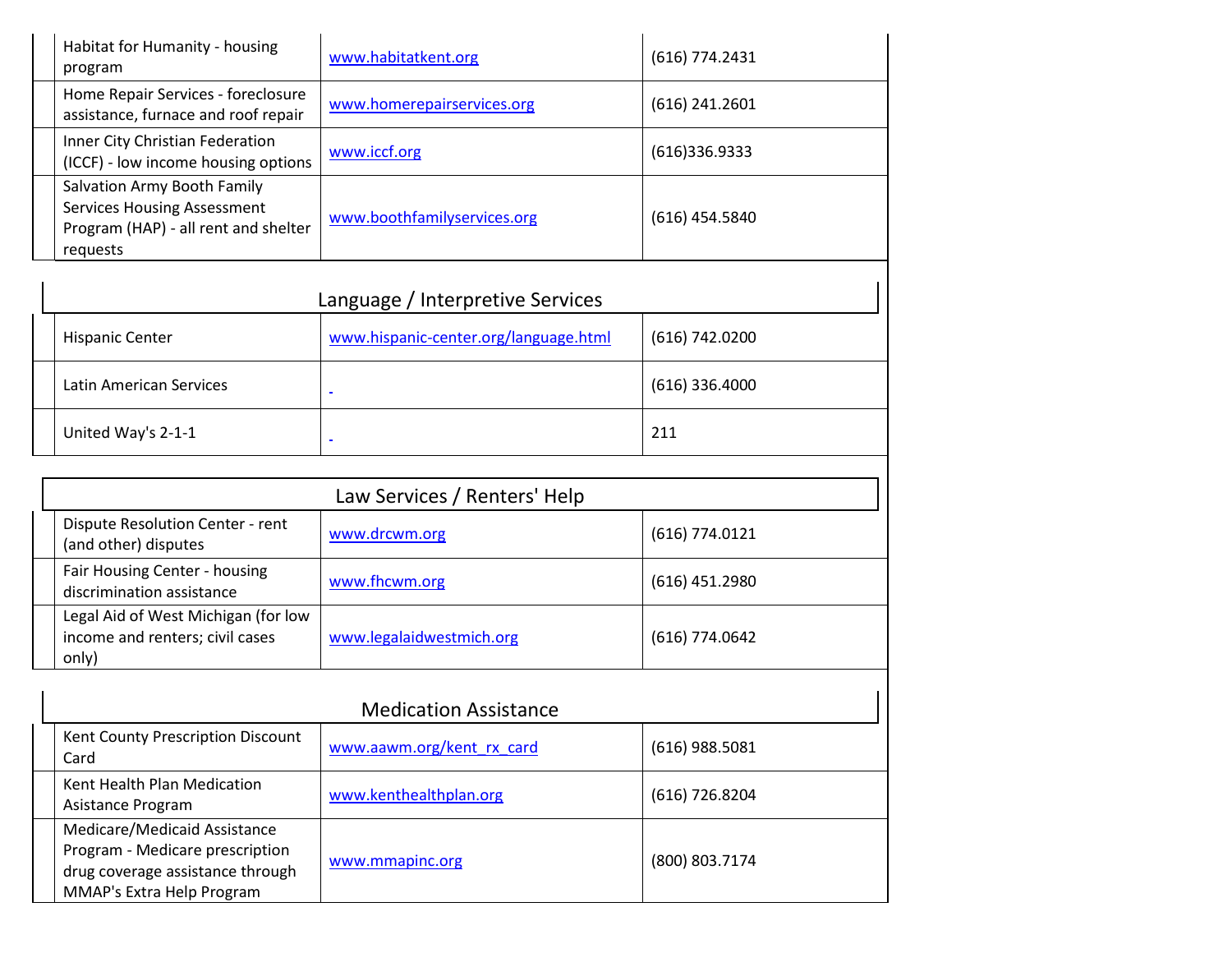|                                                                                                                                                                                                                                       | Needy Meds.org                                                 | www.needymeds.org    |                  |
|---------------------------------------------------------------------------------------------------------------------------------------------------------------------------------------------------------------------------------------|----------------------------------------------------------------|----------------------|------------------|
|                                                                                                                                                                                                                                       | Partnership for Prescription<br>Assistance                     | www.pparx.org        | (888) 477.2669   |
|                                                                                                                                                                                                                                       |                                                                | Transportation       |                  |
|                                                                                                                                                                                                                                       | Fish for My People Transportation<br>(at least one day notice) | $\equiv$             | $(616)$ 774.2045 |
| Managed Care Medical Transportation Lines (call 5 days ahead): Priority Health (888) 975.8102; Molina (888)<br>898.7969; Meridian Health Plan (800) 821.9369; United Healthcare (877) 892.3995; McLaren Health Plan (888)<br>327.0671 |                                                                |                      |                  |
|                                                                                                                                                                                                                                       | Ridelink (for adults 60 or older<br>only)                      | www.ridelinkkent.org | $(616)$ 774.1288 |

|  | <b>Red Cross Medical Transportation</b><br>(at least one week notice) | www.redcrossggr.org  | (616) 454.7433                                    |
|--|-----------------------------------------------------------------------|----------------------|---------------------------------------------------|
|  | The Rapid (Main line, Go Bus)                                         | www.ridetherapid.org | (616) 776.1100 Main Line (616)<br>456.6141 GO!Bus |
|  |                                                                       |                      |                                                   |

| Utilities                                                          |                             |                  |
|--------------------------------------------------------------------|-----------------------------|------------------|
| ACSET (utilities assistance)                                       | www.acset.org               | $(616)$ 336.4100 |
| Salvation Army Booth Family<br><b>Services Emergency Services</b>  | www.boothfamilyservices.org | $(616)$ 459.9468 |
| <b>Starting point: Kent County</b><br>Department of Human Services | www.michigan.gov/dhs        | $(616)$ 248.1000 |

## **Medical and Dental**

| Organization                                             | Web Site                                                     | <b>Phone Number</b> |
|----------------------------------------------------------|--------------------------------------------------------------|---------------------|
|                                                          |                                                              |                     |
| <b>Cherry Street Health Services</b>                     | www.cherryhealth.org                                         | $(616)$ 235.7289    |
| Clinica Santa Maria St. Mary's<br><b>Health Services</b> | www.smmmc.org/clinicalservices/healthce<br>nters/index.shtml | $(616)$ 913.8400    |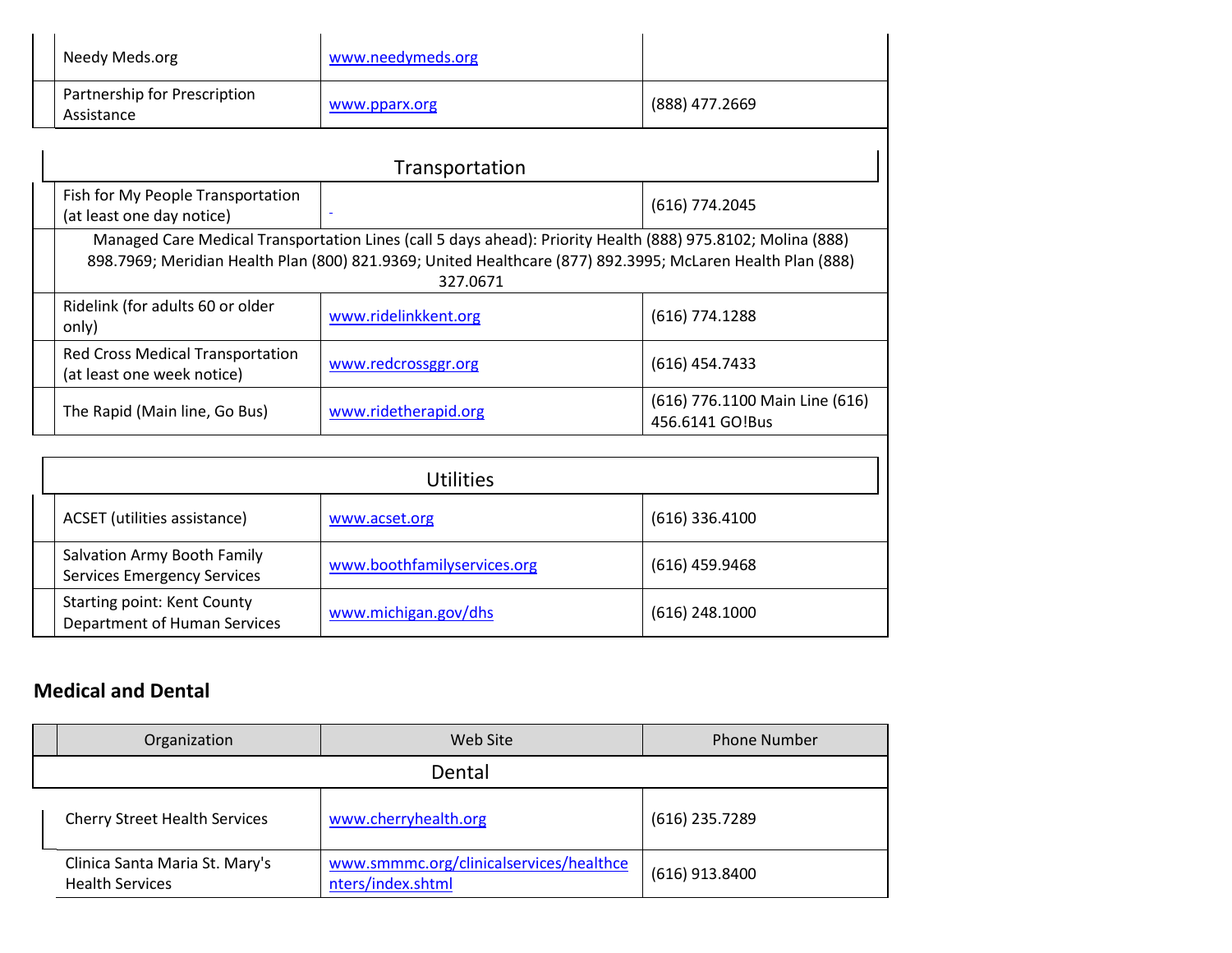| <b>GRCC Dental Hygiene and Assisting</b>                                    | www.grcc.edu                     | (616) 234.4237                                      |
|-----------------------------------------------------------------------------|----------------------------------|-----------------------------------------------------|
| <b>Health Intervention Services - For</b><br>those with no health insurance | www.hisgr.org                    | $(616)$ 475.8446                                    |
| <b>Mel Trotter Ministries</b>                                               | www.meltrotter.org               | $(616)$ 454.8249                                    |
|                                                                             | <b>Disease Support Resources</b> |                                                     |
| American Autoimmune Related<br>Diseases Association (AARDA)                 | www.aarda.org                    | (586) 776.3900                                      |
| <b>American Cancer Society</b>                                              | www.cancer.org                   | $(616)$ 364.6121                                    |
| <b>American Diabetes Association</b><br>(ADA)                               | www.diabetes.org                 | $(616)$ 458.9341                                    |
| American Heart Association (AHA)                                            | www.americanheart.org            | $(616)$ 285.1888                                    |
| American Lung Association                                                   | www.lungusa.org                  | (800) 548.8252                                      |
| Asthma and Allergy Foundation of<br>America (AAFA)                          | www.aafa.org                     | (888) 444.0333                                      |
| Asthma Network of West Michigan                                             | www.asthmanetworkwm.org          | (616) 685.1430                                      |
| <b>Better Breathers</b>                                                     | www.lung.org/associations        | (616)685.6738 St. Mary's;<br>(616)486.6991 Spectrum |
| Centers for Disease Control and<br>Prevention (CDC)                         | www.cdc.gov                      |                                                     |
| Gilda's Club (Grand Rapids)                                                 | www.gildasclubgr.org             | $(616)$ 453.8300                                    |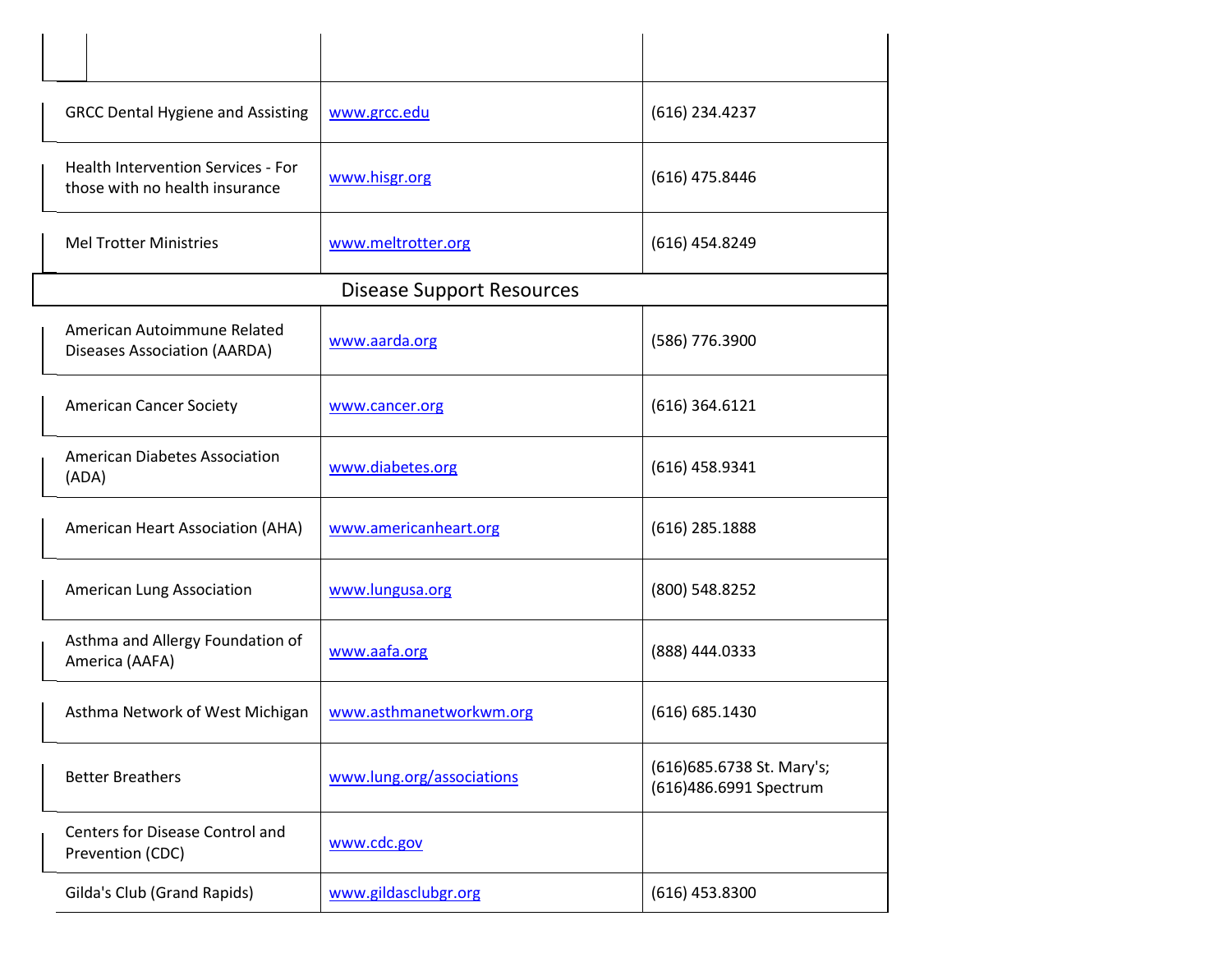| National Kidney Foundation                                                    | www.kidney.org                                                     | (800) 482.1455        |
|-------------------------------------------------------------------------------|--------------------------------------------------------------------|-----------------------|
| PATH-workshops for maintaining<br>better health                               | www.michigan.gov/mdch                                              | (616) 742.9955        |
|                                                                               | Health Insurance / Nutrition                                       |                       |
| Kent County Department of Human<br>Service - Medicaid applications            | www.michigan.gov/dhs                                               | $(616)$ 248.1000      |
| Kent Health Plan                                                              | www.kenthealthplan.org                                             | (616) 726.8204 ext. 4 |
| MI CHILD                                                                      | www.healthcare4mi.com/michild-web/                                 | (888) 988.6300        |
| MMAP - health benefit information<br>and counseling; Medicaid<br>applications | www.mmapinc.org                                                    | (800) 803.7174        |
| <b>WIC</b>                                                                    | www.accesskent.com/health/HealthDepart<br>ment/health clinics.html | (616) 632.7200        |
|                                                                               | Language / Interpretive Services                                   |                       |
| <b>Hispanic Center</b>                                                        | www.hispanic-center.org/language.html                              | (616) 742.0200        |
| <b>Latin American Services</b>                                                |                                                                    | $(616)$ 336.4000      |
| United Way's 2-1-1                                                            | Ξ                                                                  | 211                   |
|                                                                               | <b>Medication Assistance</b>                                       |                       |
| Kent County Prescription Discount<br>Card                                     | www.aaawm.org/kent rx card                                         | $(616)$ 988.5081      |
| Kent Health Plan Medication<br>Assistance Program                             | www.kenthealthplan.org                                             | $(616)$ 726.8204      |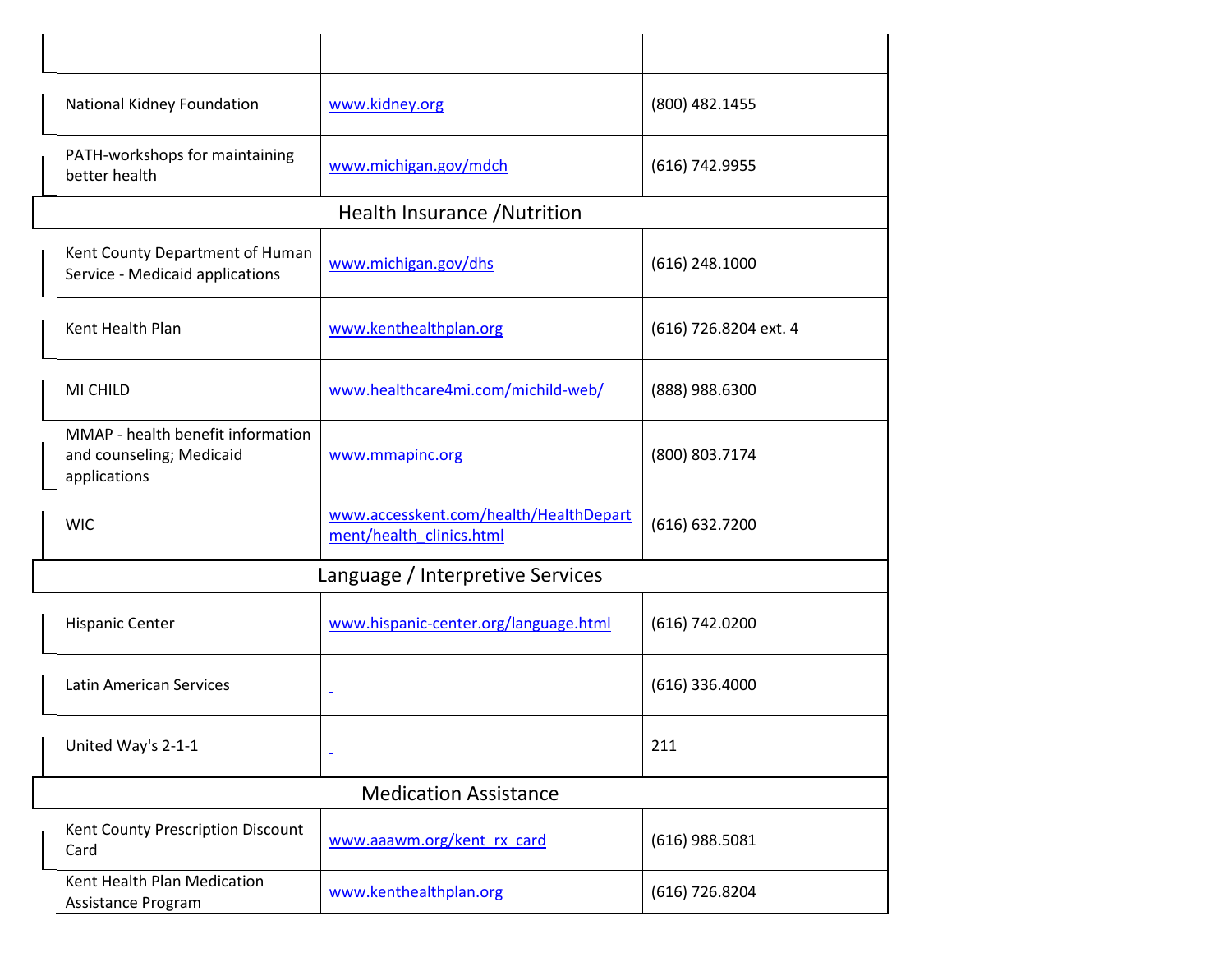| Medicare/Medicaid Assistance<br>Program - Medicare prescription<br>drug coverage assistance through<br>MMAP's Extra Help Program | www.mmapinc.org                                                                                                                                                                                                                       | (800) 803.7174                                   |
|----------------------------------------------------------------------------------------------------------------------------------|---------------------------------------------------------------------------------------------------------------------------------------------------------------------------------------------------------------------------------------|--------------------------------------------------|
| Needy Meds.org                                                                                                                   | www.needymeds.org                                                                                                                                                                                                                     |                                                  |
| Partnership for Prescription<br>Assistance                                                                                       | www.pparx.org                                                                                                                                                                                                                         | (888) 477.2669                                   |
|                                                                                                                                  | Transportation                                                                                                                                                                                                                        |                                                  |
| Fish for My People Transportation<br>(at least 1 day notice)                                                                     |                                                                                                                                                                                                                                       | $(616)$ 774.2045                                 |
| Ridelink (for adults 60 or older<br>only)                                                                                        | www.ridelinkkent.org                                                                                                                                                                                                                  | $(616)$ 774.1288                                 |
| <b>Red Cross Medical Transportation</b><br>(at least 1 week notice)                                                              | www.redcrossggr.org                                                                                                                                                                                                                   | $(616)$ 454.7433                                 |
|                                                                                                                                  | Managed Care Medical Transportation Lines (call 5 days ahead): Priority Health (888) 975.8102; Molina (888)<br>898.7969; Meridian Health Plan (800) 821.9369; United Healthcare (877) 892.3995; McLaren Health Plan (888)<br>327.0671 |                                                  |
| The Rapid (Main line, Go Bus)                                                                                                    | www.ridetherapid.org                                                                                                                                                                                                                  | (616)776.1100 Main Line<br>(616) 456.6141 GO!Bus |

# **Older Adult**

| Organization                    | Web Site               | <b>Phone Number</b> |
|---------------------------------|------------------------|---------------------|
|                                 |                        |                     |
| <b>Adult Day Care Resources</b> |                        |                     |
| Care Resources / PACE           | www.care-resources.org | $(616)$ 913.2006    |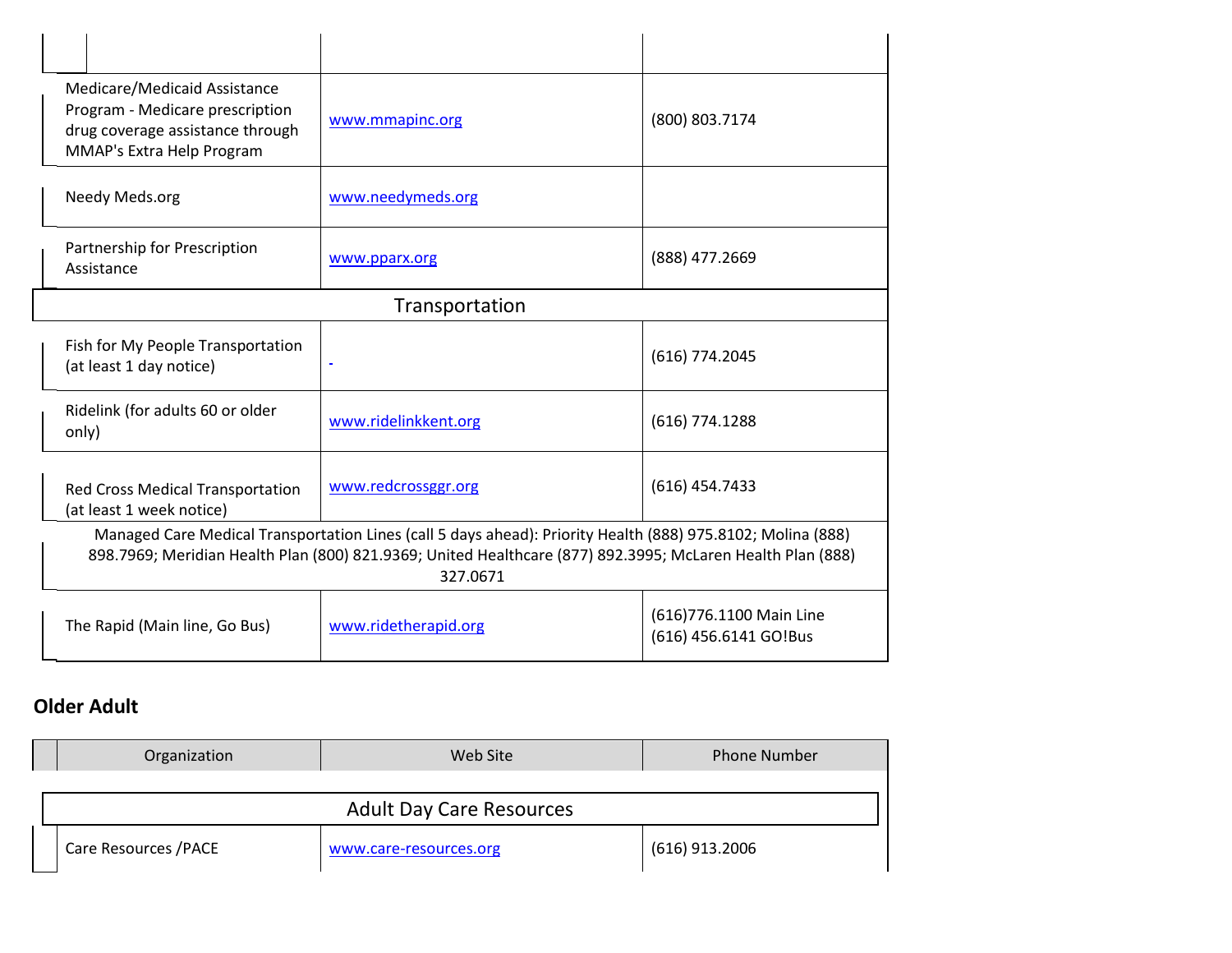| <b>Gerontology Network</b>                                                                                                    | www.gerontologynetwork.org                                 | $(616)$ 456.6135 |
|-------------------------------------------------------------------------------------------------------------------------------|------------------------------------------------------------|------------------|
| Hope Network Side by Side Day<br>Care                                                                                         | www.hopenetwork.org                                        | $(616)$ 235.2910 |
| Sarahcare Adult Day Care                                                                                                      | www.sarahcare.com                                          | $(616)$ 530.6700 |
|                                                                                                                               | Adult Protective Services / Guardianship / Domestic Crisis |                  |
| Kent County Department of Human<br>Services (DHS)                                                                             | www.michigan.gov/dhs                                       | $(616)$ 248.1388 |
| <b>YWCA Domestic Crisis Center -</b><br>domestic violence shelter,<br>counseling, and support                                 | www.ywcawcmi.org                                           | $(616)$ 451.2744 |
|                                                                                                                               | Care / Caregiver Resources                                 |                  |
| Caregiver Resource Network -<br>provides family and professional<br>caregivers with needed<br>information and resources       | www.caregiverresource.net                                  | $(616)$ 456.5664 |
| Citizens For Better Care - nursing<br>home ombudsman services                                                                 | www.gerontologynetwork.org                                 | $(616)$ 456.6135 |
| <b>Care Resources</b>                                                                                                         | www.care-resources.org                                     | $(616)$ 913.2006 |
|                                                                                                                               | <b>Essential Needs</b>                                     |                  |
| Senior Neighbors - utilities,<br>prescriptions, and housing<br>assistance; healthy aging<br>programs; home financial services | www.seniorneighbors.org                                    | $(616)$ 459.6019 |
| Latin American Services                                                                                                       | www.acset.org                                              | $(616)$ 336.4186 |
|                                                                                                                               |                                                            |                  |
|                                                                                                                               | Food / Nutrition                                           |                  |
| Senior Meals Program                                                                                                          | www.seniormealsonwheels.org                                | $(616)$ 459.3111 |
| Latin American Services -<br>congregate meals                                                                                 | www.acset.org                                              | $(616)$ 336.4186 |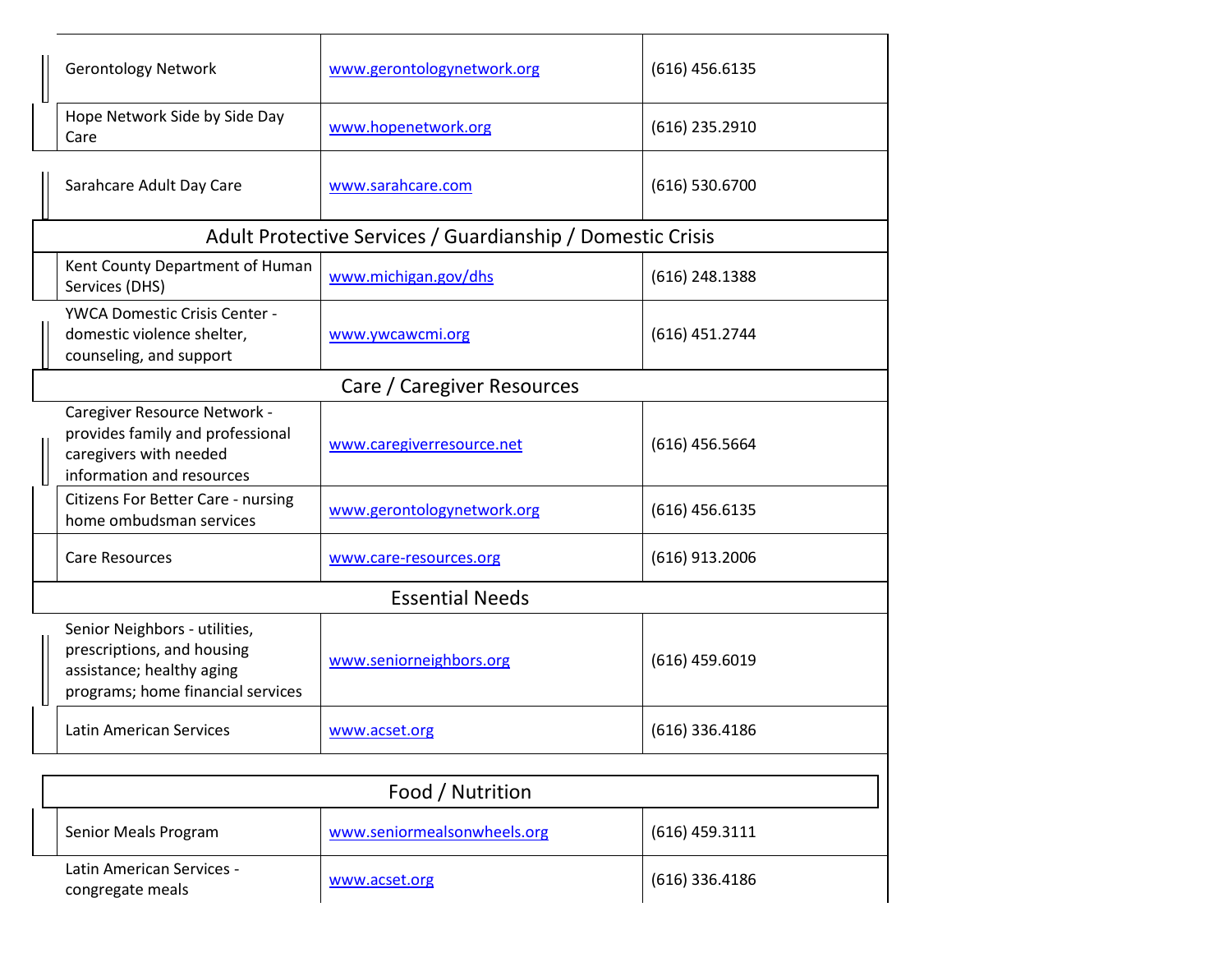|                                                                                                                                                                                   | Health Insurance / Nutrition                          |                       |  |
|-----------------------------------------------------------------------------------------------------------------------------------------------------------------------------------|-------------------------------------------------------|-----------------------|--|
| Kent Health Plan                                                                                                                                                                  | www.kenthealthplan.org                                | (616) 726.8204 ext. 4 |  |
| MMAP - health benefit information<br>and counseling; Medicaid<br>applications                                                                                                     | www.mmapinc.org                                       | (800) 803.7174        |  |
| Kent County Department of Human<br>Service - Medicaid applications                                                                                                                | www.michigan.gov/dhs                                  | $(616)$ 248.1000      |  |
|                                                                                                                                                                                   | Home Repair & Maintenance                             |                       |  |
| <b>Disability Advocates</b>                                                                                                                                                       | www.disabilityadvocates.us                            | $(616)$ 949.1100      |  |
| Home Repair Services - helps low-<br>income homeowners repair and<br>maintain their homes                                                                                         | www.homerepairservices.org                            | $(616)$ 241.2601      |  |
|                                                                                                                                                                                   | Information and Assistance about Older Adult Programs |                       |  |
| Area Agency on Aging of Western<br>Michigan - Personal Care,<br>housekeeping, respite care, home<br>repair, fall prevention and healthy<br>aging programs, caregiver<br>resources | www.aaawm.org                                         | $(616)$ 456.5664      |  |
| <b>HHS Health Options</b>                                                                                                                                                         | www.hhshealthoptions.org                              | (616) 956.9440        |  |
|                                                                                                                                                                                   | Language / Interpretive Services                      |                       |  |
| <b>Hispanic Center</b>                                                                                                                                                            | www.hispanic-center.org/language.html                 | (616) 742.0200        |  |
| <b>Latin American Services</b>                                                                                                                                                    | $\blacksquare$                                        | $(616)$ 336.4000      |  |
| United Way                                                                                                                                                                        |                                                       | 211                   |  |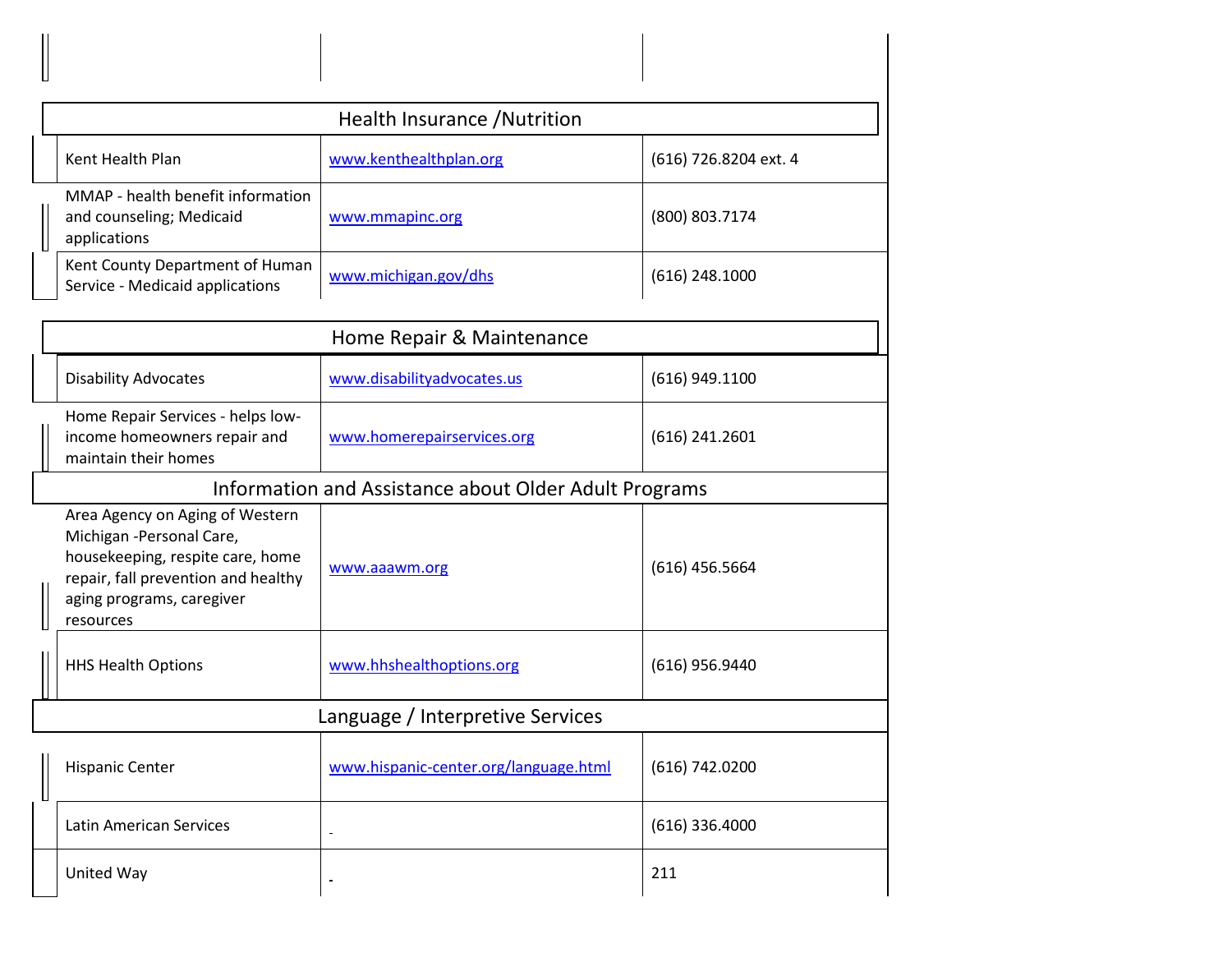| Safety                                                         |                            |                  |
|----------------------------------------------------------------|----------------------------|------------------|
| Gerontology Network - personal<br>emergency response systems   | www.gerontologynetwork.org | $(616)$ 456.6135 |
| Elders Helpers - Personal<br><b>Emergency Response Systems</b> | www.eldershelpers.com      | (616)454.8305    |
| Senior Neighbors - fall prevention                             | www.seniorneighbors.org    | (616)459.6019    |
| Transportation                                                 |                            |                  |
| Ridelink                                                       | www.ridelinkkent.org       | $(616)$ 774.1288 |

# **Support Groups**

| Organization                                             | Web Site              | <b>Phone Number</b>                |
|----------------------------------------------------------|-----------------------|------------------------------------|
|                                                          | Adoption              |                                    |
| <b>Adoptive Family Support Network</b>                   | www.afsn.org          | $(616)$ 458.7945                   |
|                                                          | Autism                |                                    |
| The Arc of Kent County - Autism                          | www.arckent.org       | (616) 459.3339<br>(800) 649.3777   |
| The Gray Center for Social Learning<br>and Understanding | www.thegraycenter.org | $(616)$ 748.6030                   |
|                                                          | Cancer                |                                    |
| <b>American Cancer Society</b>                           | www.cancer.org        | $(616)$ 364.6121<br>(800) ACS.2345 |
| Gilda's Club                                             | www.gildasclubgr.org  | $(616)$ 453.8300                   |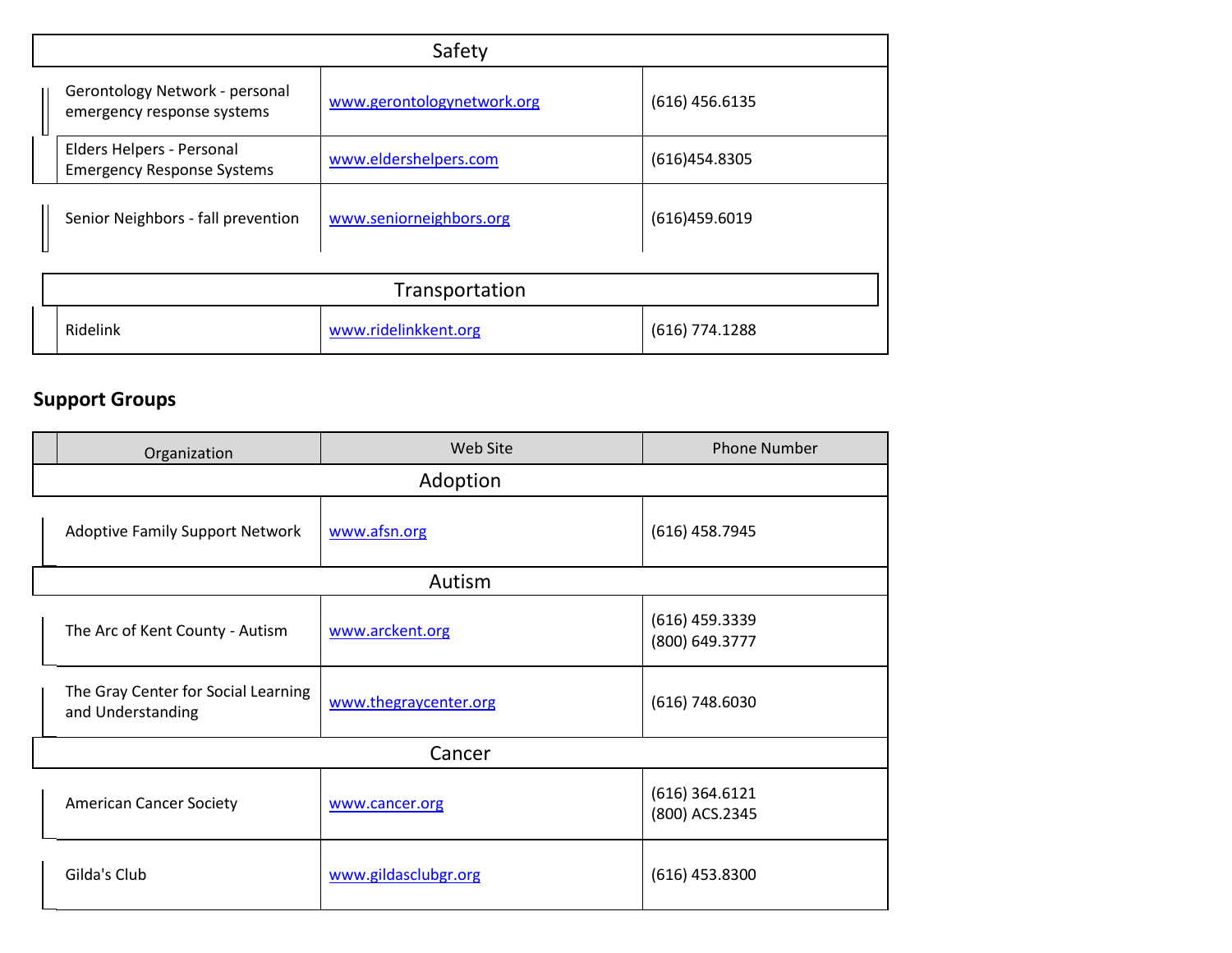| <b>Divorce</b>                                     |                                  |                                                 |                                                      |
|----------------------------------------------------|----------------------------------|-------------------------------------------------|------------------------------------------------------|
| <b>Divorce Support Groups</b>                      |                                  | www.divorcesource.com/groups/michigan.<br>shtml | (616) 538.1313 Byron Center<br>(616) 897.6890 Lowell |
| <b>Good News Community</b>                         |                                  | www.goodnewscommunity.org/dnn                   | $(616)$ 455.3236                                     |
|                                                    |                                  | <b>Domestic Violence</b>                        |                                                      |
|                                                    | Domestic Violence Support - YWCA | www.ywcawcmi.org                                | $(616)$ 459.4652<br>(616) 451.2744 Crisis Line       |
| Men's Support                                      |                                  | www.menscenter.org                              | $(616)$ 456.1178                                     |
| Safe Haven Ministries                              |                                  | www.safehavenministries.org                     | $(616)$ 452.6664                                     |
|                                                    |                                  | Drug / Alcohol / Behavioral                     |                                                      |
| Al-Anon                                            |                                  | www.afgmichigan.addr.com                        | (616) 774.1079                                       |
| <b>Alcoholics Anonymous</b>                        |                                  | www.grandrapidsaa.org                           | (616) 913.9149                                       |
| <b>Families Anonymous</b>                          |                                  | www.familiesanonymous.org                       | (800) 736.9805                                       |
| <b>Greater Grand Rapids Narcotics</b><br>Anonymous |                                  | www.michigan-na.org/grand_rapids                | (800) 230.4085                                       |
| Infant / Child Death / Bereavement                 |                                  |                                                 |                                                      |
| <b>Compassionate Friends</b>                       |                                  | www.compassionatefriends.org/home.aspx          | (616) 866.5067                                       |
| Ele's Place                                        |                                  | www.elesplace.org/get-involved/grand-<br>rapids | $(616)$ 301.1605                                     |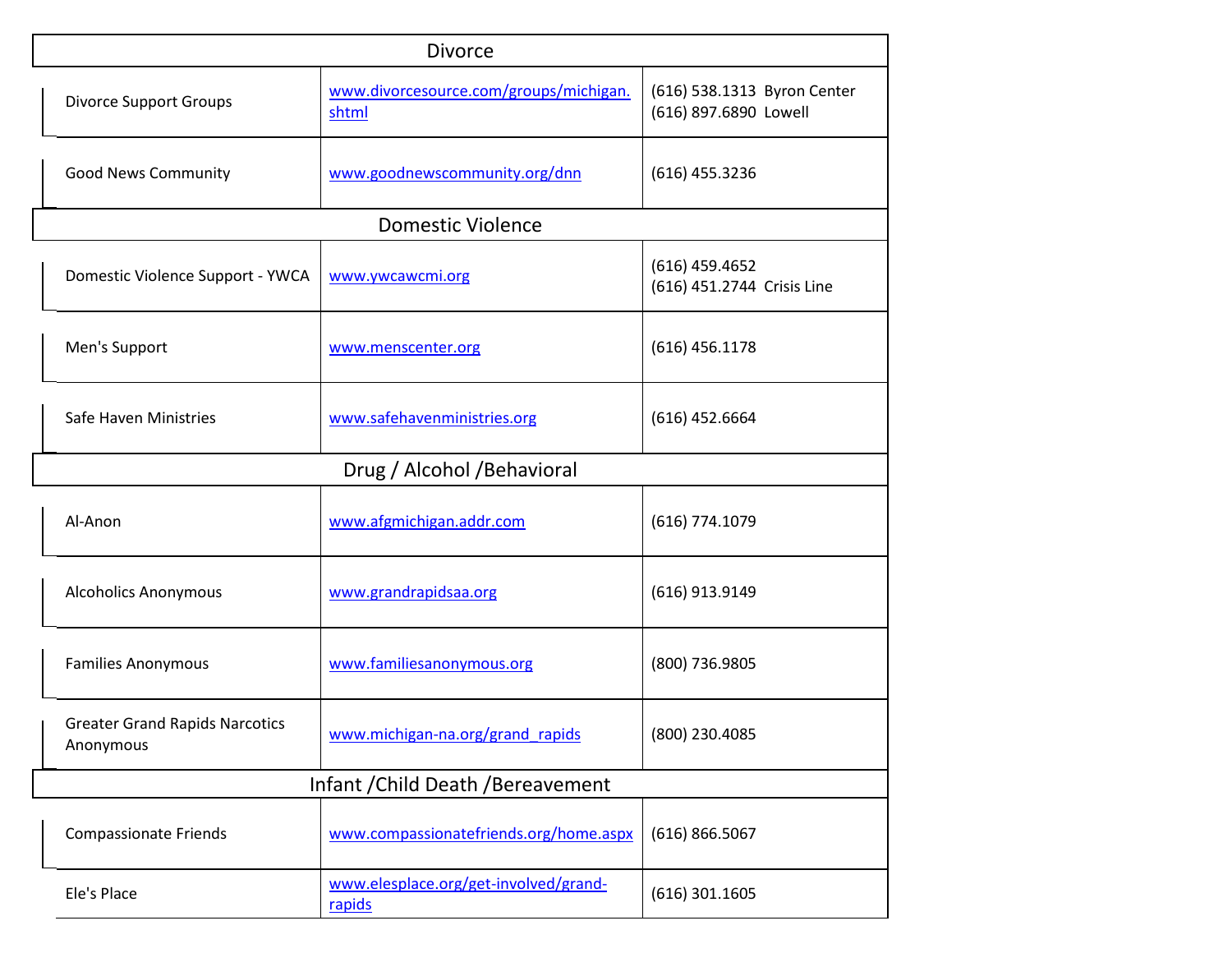| Kent County Health Department                           | www.accesskent.com/Health/HealthDepart<br>ment                  | (616) 632.6967   |
|---------------------------------------------------------|-----------------------------------------------------------------|------------------|
|                                                         | <b>Muscular Dystrophy</b>                                       |                  |
| Muscular Dystrophy Association                          | www.mda.org                                                     | $(616)$ 459.441  |
|                                                         | Peripheral Neuropathy                                           |                  |
| Midwest Michigan Peripheral<br>Neuropathy Support Group | www.pnsg-mi.org                                                 | (616) 897.9794   |
|                                                         | Pregnancy                                                       |                  |
| Help Pregnancy Crisis Aid                               | helpgrandrapids.wordpress.com/                                  | $(616)$ 459.9139 |
| <b>Pregnancy Resource Center</b>                        | prcgr.org                                                       | $(616)$ 456.6873 |
|                                                         | Suicide                                                         |                  |
| West Michigan Survivors of Suicide                      | www.survivorsofsuicide.com                                      | (616) 554.3265   |
| Tobacco                                                 |                                                                 |                  |
| Nicotine Anonymous                                      | www.nicotine-anonymous.org                                      | $(616)$ 235.1427 |
| <b>Tobacco Free Partners</b>                            | www.tobaccofreepartners.org/classes.php?<br>class category id=1 | (616) 732.6262   |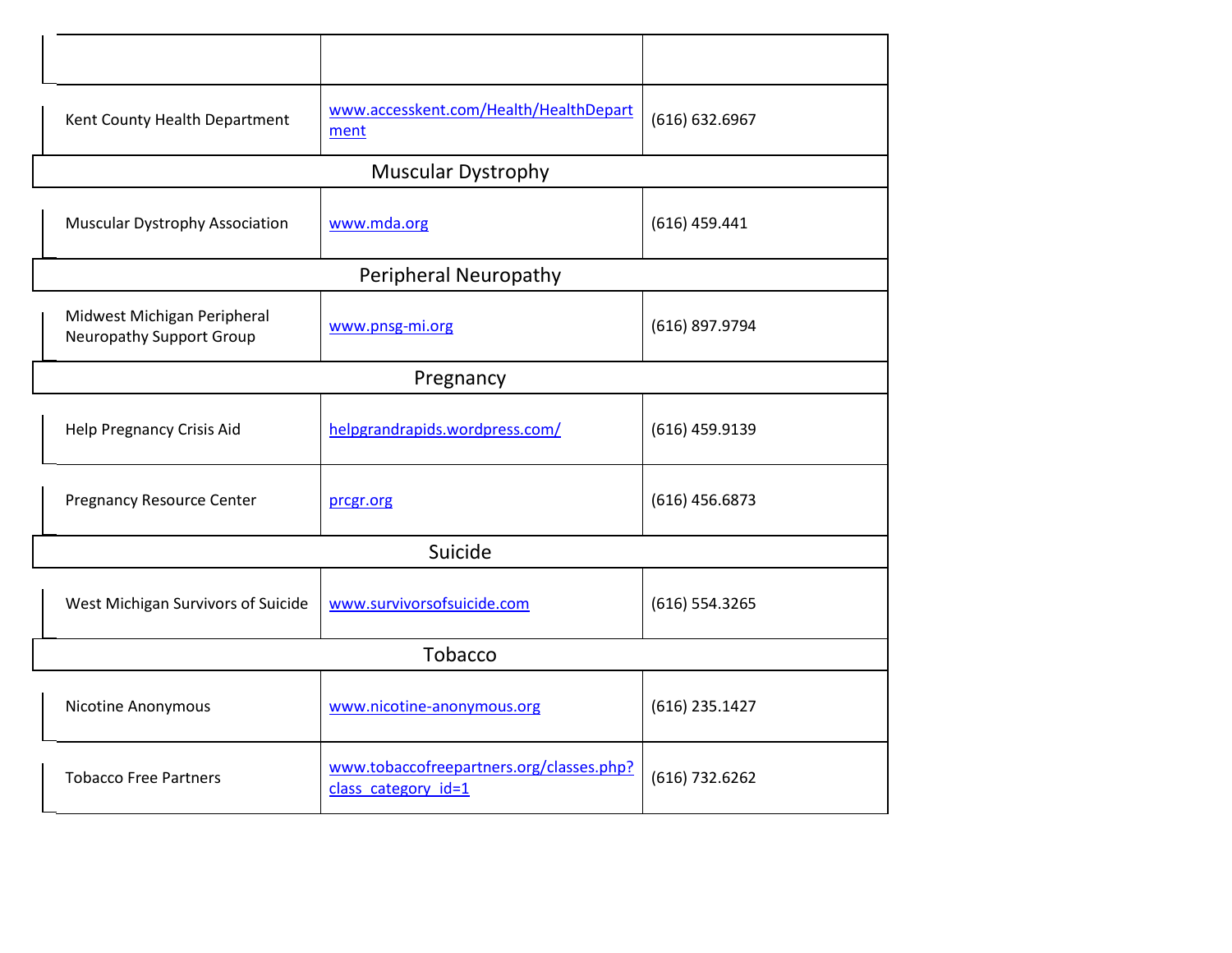## **Women and Children**

| Organization                                                                                              | Web Site                                    | <b>Phone Number</b> |  |  |
|-----------------------------------------------------------------------------------------------------------|---------------------------------------------|---------------------|--|--|
| <b>Child and Youth Services</b>                                                                           |                                             |                     |  |  |
| First Steps - Early childhood<br>information and resources                                                | www.firststepskent.org                      | (616) 632.1003      |  |  |
| <b>Great Start Connect - Offers child</b><br>care information resources and<br>provider lists             | www.greatstartconnect.org                   | (616) 447.5678      |  |  |
| Ken-O-Sha - Special education<br>evaluations and Early On                                                 | www.grpublicschools.org/kenosha             | $(616)$ 819.2685    |  |  |
| Kent Intermediate School District<br>(KISD) - Information and services to<br>20 local school districts    | www.kentisd.org                             | (616) 364.1333      |  |  |
|                                                                                                           | Domestic Crisis & Child Protective Services |                     |  |  |
| Children's Assessment Center -<br>protects and assists victims of child<br>sexual assault                 | www.cac-kent.org                            | $(616)$ 336.5160    |  |  |
| <b>DHS Child Protective Services -</b><br>abuse investigation, intervention,<br>treatment, foster care    | www.michigan.gov/dhs                        | (855) 444.3911      |  |  |
| YWCA Domestic Crisis Center -<br>domestic violence shelter,<br>counseling, and support                    | www.ywcawcmi.org                            | (616) 451.2744      |  |  |
| Employment                                                                                                |                                             |                     |  |  |
| <b>GROW</b> - Provides education and<br>resources that create and<br>strengthen women-owned<br>businesses | www.growbusiness.org                        | $(616)$ 458.3404    |  |  |
| Michigan Works - Job search<br>resource center                                                            | www.michiganworks.org                       | $(616)$ 336.4460    |  |  |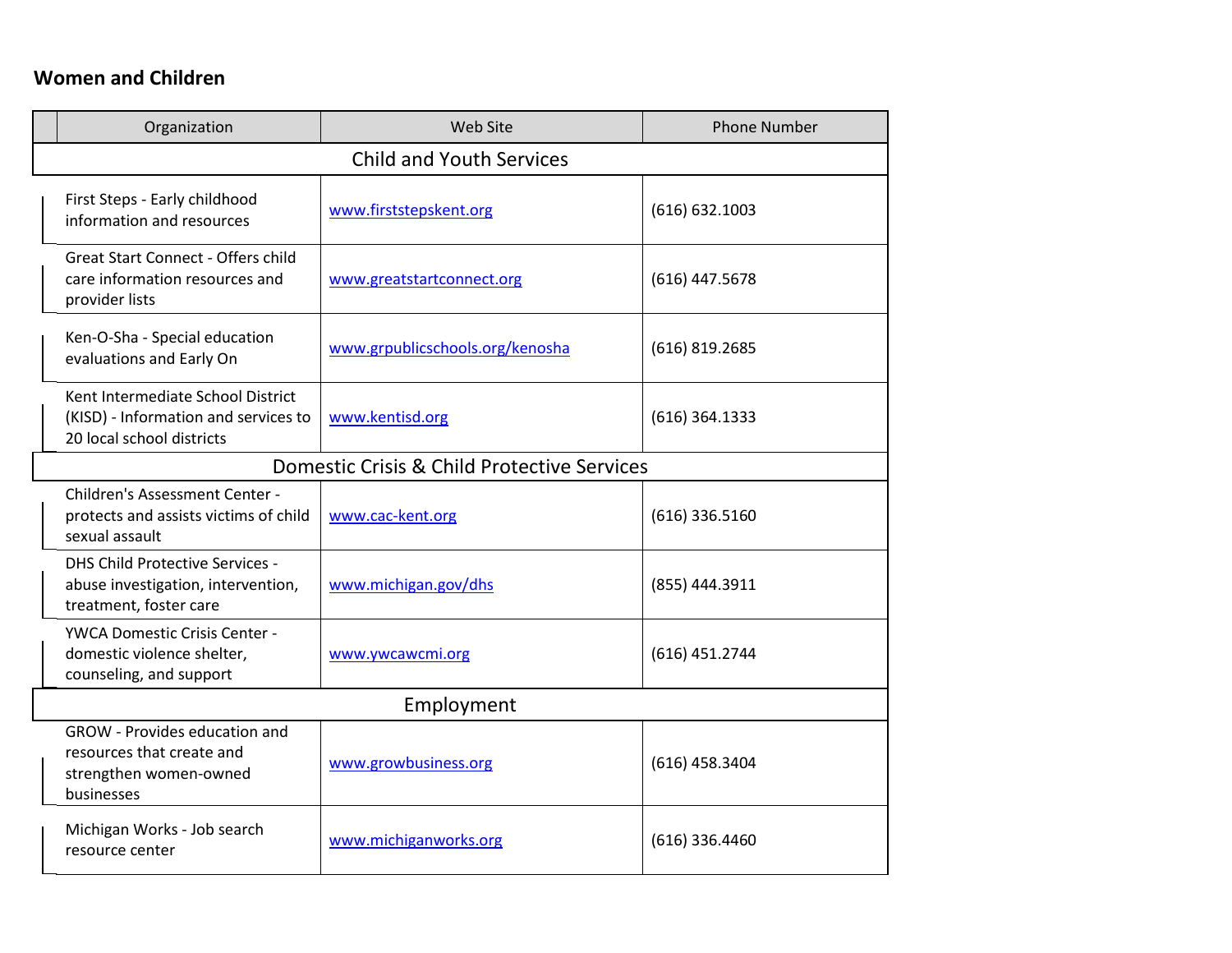| Women's Resource Center -<br>employment and career related<br>assistance                                  | www.grwrc.org                                                      | $(616)$ 458.5443      |
|-----------------------------------------------------------------------------------------------------------|--------------------------------------------------------------------|-----------------------|
|                                                                                                           | Health Insurance / Nutrition                                       |                       |
| Kent Health Plan                                                                                          | www.kenthealthplan.org                                             | (616) 726.8204 ext. 4 |
| MI CHILD                                                                                                  | www.healthcare4mi.com/michild-web                                  | (888) 988.6300        |
| <b>WIC</b>                                                                                                | www.accesskent.com/Health/HealthDepart<br>ment/health clinics.html | (616) 632.7200        |
|                                                                                                           | Language / Interpretive Services                                   |                       |
| <b>Hispanic Center</b>                                                                                    | www.hispanic-center.org/language.html                              | (616) 742.0200        |
| <b>Latin American Services</b>                                                                            |                                                                    | (616) 336.4000        |
| United Way                                                                                                |                                                                    | 211                   |
|                                                                                                           | <b>Pregnancy / Newborn Services</b>                                |                       |
| Alpha Women's Center - pregnancy<br>support, sexual assault counseling                                    | www.alphawc.org                                                    | $(616)$ 459.9955      |
| Help Pregnancy Crisis Aid -<br>pregnancy testing, baby clothes<br>and formula, support and<br>information | www.helppregnancy.org                                              | $(616)$ 459.9139      |
| Pregnancy Resource Center -<br>pregnancy testing, baby clothes<br>and formula, support and<br>information | www.prcgr.org                                                      | (616)456.6873         |
| Welcome Home Baby                                                                                         | www.firststepskent.org                                             | (616) 632.1003        |